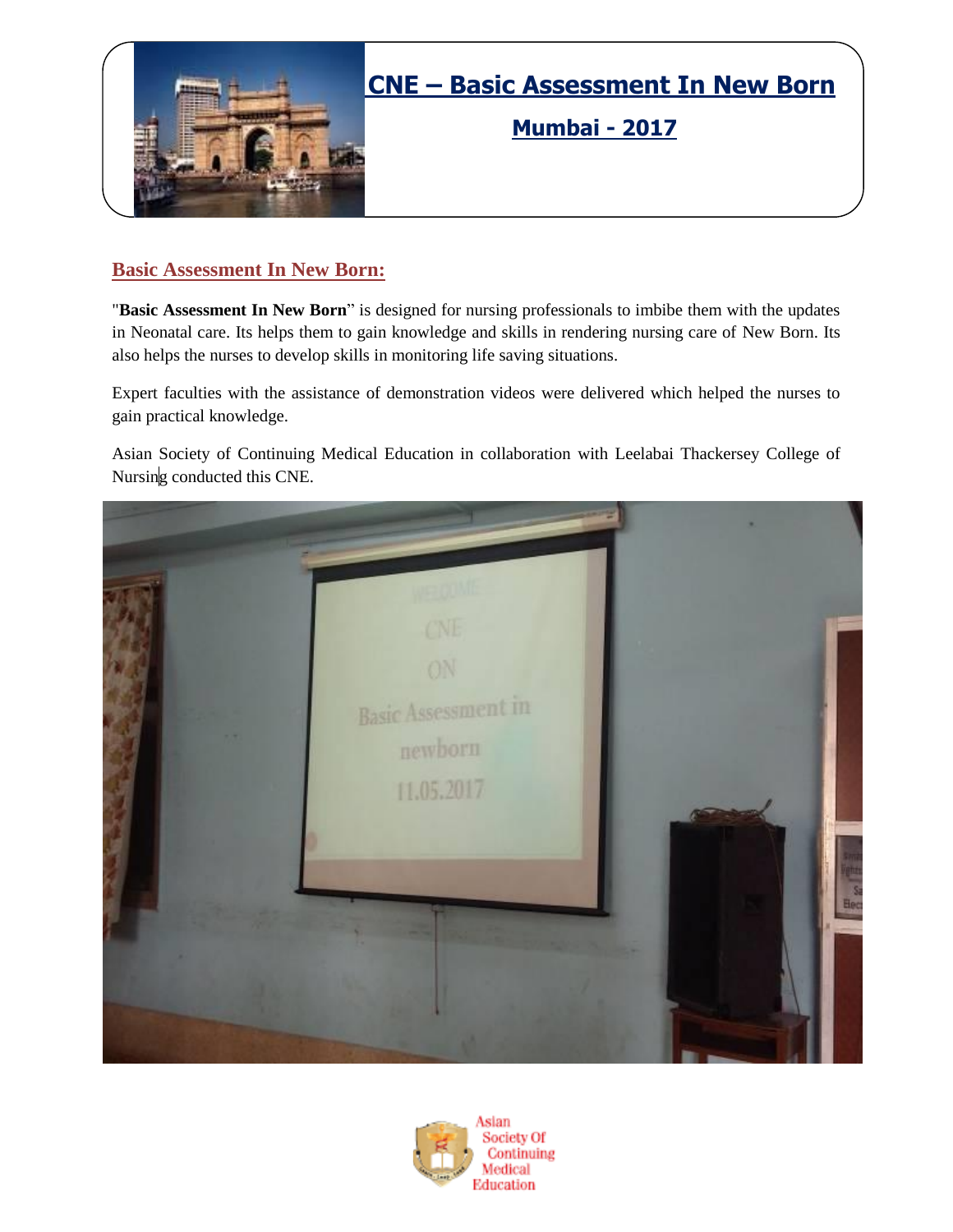# **CNE – Basic Assessment In New Born**

**Date:** May, 11<sup>th</sup>, 2017

**Venue and Place:** Leelabai Thackersey College of Nursing, Mumbai, Maharashtra, India.

**Total Attendees:** 56

#### **Speaker's Names:**

- 1. Ms. Devita Nalawade
- 2. Ms. Diana Fernandes
- 3. Ms. Sheetal S. Kothare

#### **Talk and Case Discussion:**

- 1. Newborn Stabilization and Care.
- 2. Cardiopulmonary Assessment and Cardiac Anomalies.
- 3. Head to Toe Assessment of the New born.
- 4. Physical Anomalies and Neurologic Issues.

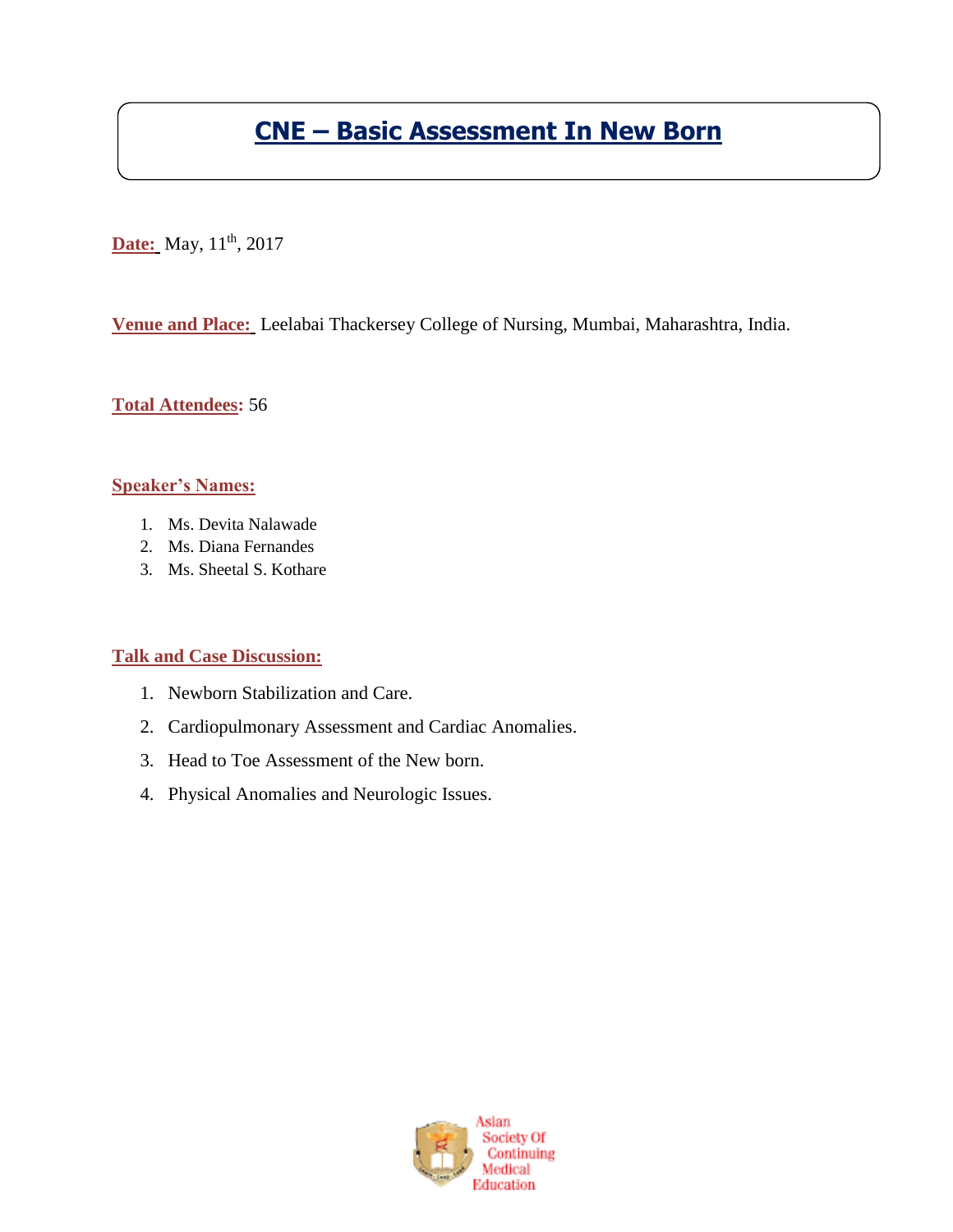## **CNE – Basic Assessment In New Born**

### **Feedback from Participants:**

- 1. Video presentation, demonstration was very helpful to me to revise my knowledge
- 2. Classes were very good and will be helpful in our daily care of the patients.

### **Other Interested Topics Suggested:**

- 1. DM & HTM Pt's & Management
- 2. MI PT Management
- 3. Gyneac Management & ICU management of Patients
- 4. OT Management Immunization and Medical Diseases
- 5. Medical Diseases Accidental Management ICU Management
- 6. Gynaec Procedure Exp Operation OT Technique
- 7. Medical Diseases , Accidental Management ICU and OT Management
- 8. Management Of ICU Patients
- 9. Gynae & Obstetrics
- 10. Intensive Care of Pt's In ICU
- 11. Critical Care Nursing
- 12. Thalasthia and HIV Diseases (Tablet, Treatment, Investigation, Education to Pt)
- 13. Neonatal Resustation, Drug Calculation and Emergency Nursing
- 14. Neonatal Resuscitation Programme, Pals and Cardiac Anomalies In Detail
- 15. New Born Resuscitation
- 16. ANC, OT Sterilization and Pre- Post of Care & Post Anesthesia Complications
- 17. OT Sterilization & Precautions , Pre OP: Post OP care and post anesthesia complications
- 18. Pediatric Nursing
- 19. Neurology, Psychiatric Diseases
- 20. Management Of JCORT and Management of Psychiatric Pt
- 21. Management of ICU Pt. and Management Of Gynae Pt
- 22. Medication & Documentation, Rental Nursing Care and Neurological Nursing
- 23. Infection Control in infant & New Born
- 24. Gynac Problems & Prevent Rubela and PPH
- 25. Emergency in Neonatal
- 26. Pre & Post Operative Care

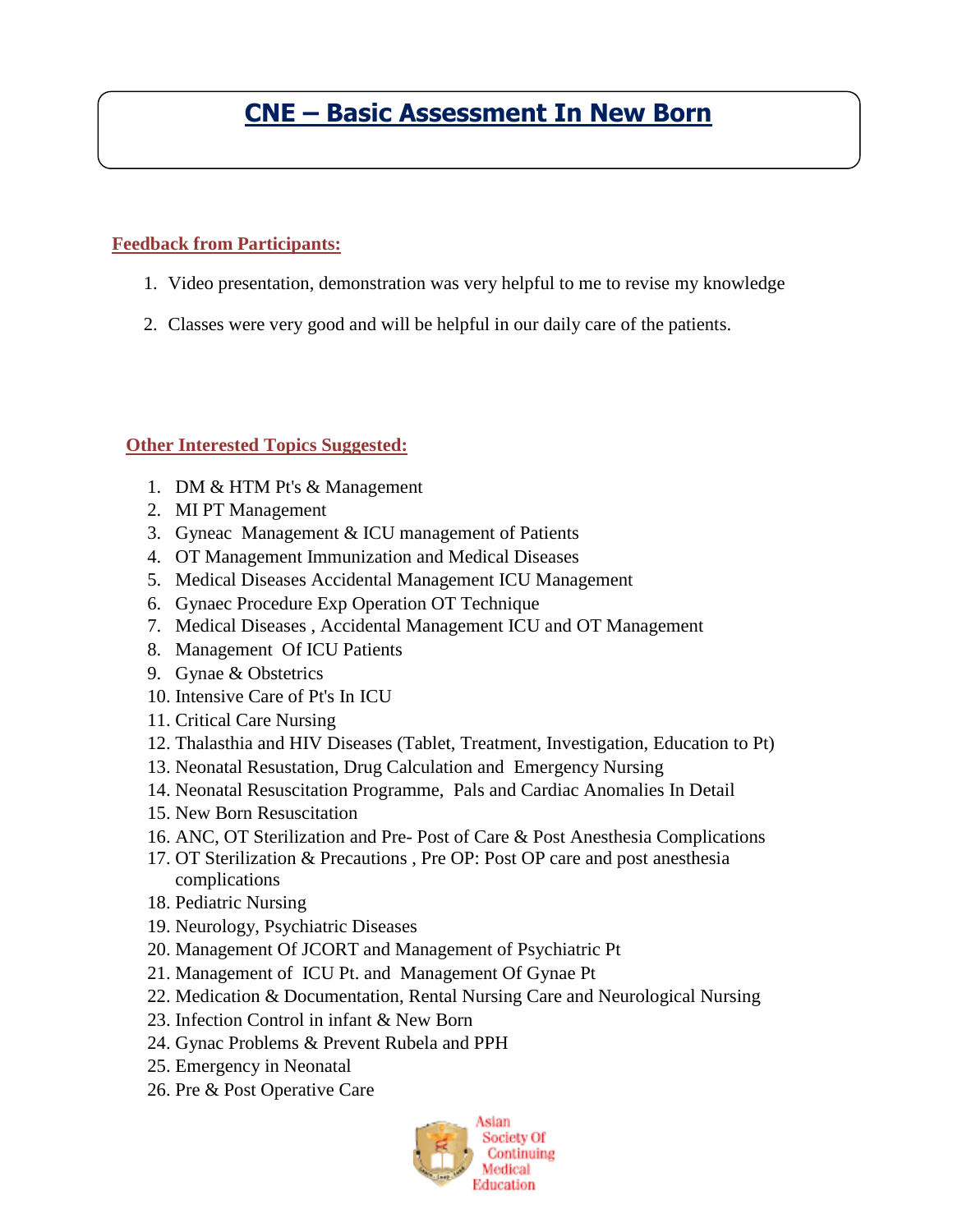- 27. Gyanec & Obstetric
- 28. Psychology & Mental Health
- 29. PIH Management
- 30. CPR and Palative Care
- 31. Chemotherapy and Care of Oncology Patient
- 32. Care Of Oncology
- 33. CPR
- 34. Cardiopulmonary Assessment
- 35. Please Provide More Information of NICU i.e. Ventilator
- 36. (Ventilator) Care In NICU New Born Baby
- 37. Infection Control Practice, Advance Basic Life Support
- 38. Community Health Nursing
- 39. Intensive Care of MI